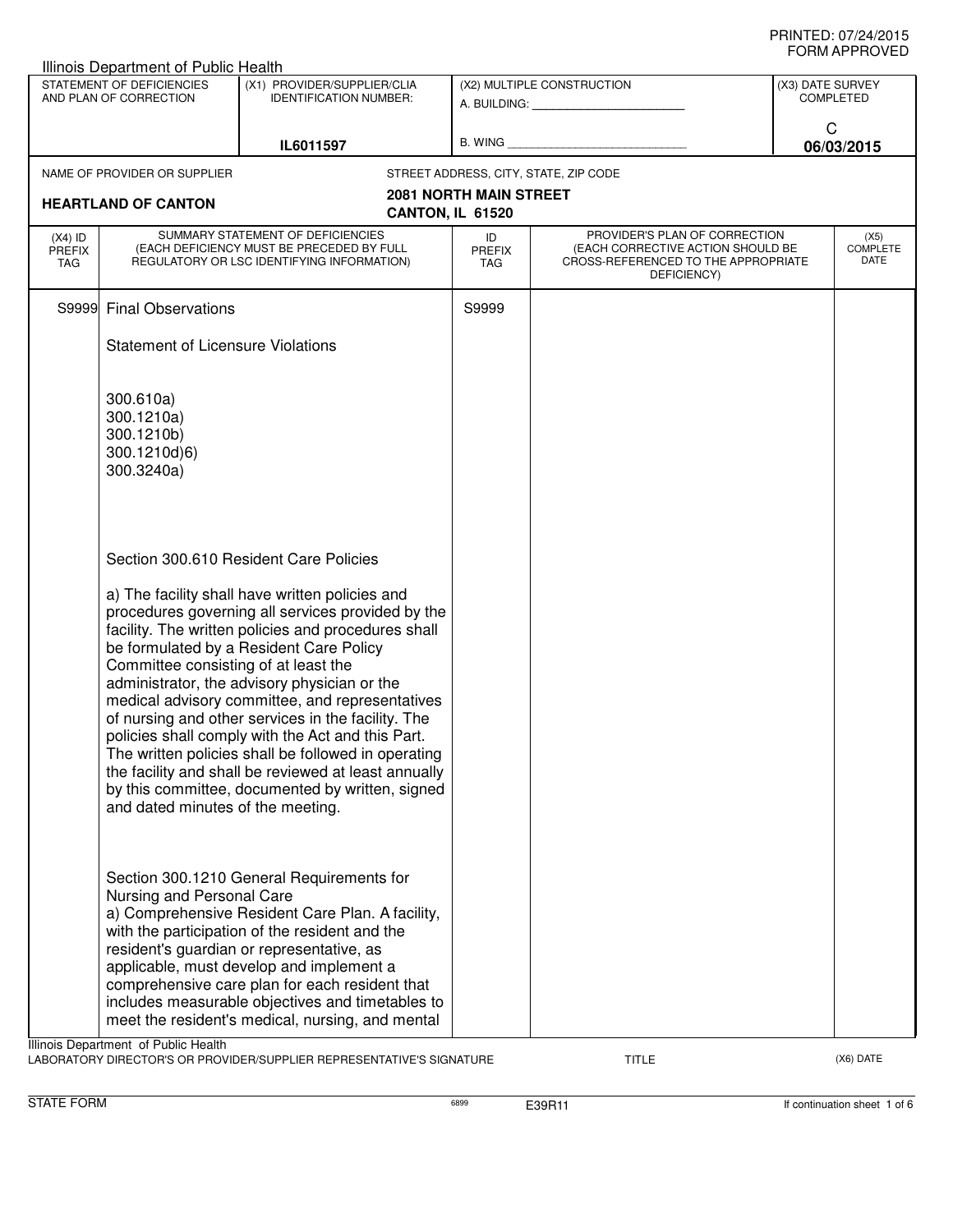| STATEMENT OF DEFICIENCIES<br>AND PLAN OF CORRECTION                                                                                                        | (X1) PROVIDER/SUPPLIER/CLIA<br><b>IDENTIFICATION NUMBER:</b>      | A. BUILDING: A. BUILDING:                                                                                                                                                                                                                                                                                                                                                                                                                                                                                                                                                                                                                                                                                                                                                                                                                                                                                                                                                                                                                                                                                                                                                                                                                                                                                                                   | (X2) MULTIPLE CONSTRUCTION            | (X3) DATE SURVEY              |                                                                                                           |
|------------------------------------------------------------------------------------------------------------------------------------------------------------|-------------------------------------------------------------------|---------------------------------------------------------------------------------------------------------------------------------------------------------------------------------------------------------------------------------------------------------------------------------------------------------------------------------------------------------------------------------------------------------------------------------------------------------------------------------------------------------------------------------------------------------------------------------------------------------------------------------------------------------------------------------------------------------------------------------------------------------------------------------------------------------------------------------------------------------------------------------------------------------------------------------------------------------------------------------------------------------------------------------------------------------------------------------------------------------------------------------------------------------------------------------------------------------------------------------------------------------------------------------------------------------------------------------------------|---------------------------------------|-------------------------------|-----------------------------------------------------------------------------------------------------------|
|                                                                                                                                                            |                                                                   |                                                                                                                                                                                                                                                                                                                                                                                                                                                                                                                                                                                                                                                                                                                                                                                                                                                                                                                                                                                                                                                                                                                                                                                                                                                                                                                                             |                                       |                               |                                                                                                           |
|                                                                                                                                                            |                                                                   |                                                                                                                                                                                                                                                                                                                                                                                                                                                                                                                                                                                                                                                                                                                                                                                                                                                                                                                                                                                                                                                                                                                                                                                                                                                                                                                                             |                                       | <b>COMPLETED</b>              |                                                                                                           |
|                                                                                                                                                            | IL6011597                                                         |                                                                                                                                                                                                                                                                                                                                                                                                                                                                                                                                                                                                                                                                                                                                                                                                                                                                                                                                                                                                                                                                                                                                                                                                                                                                                                                                             |                                       | C<br>06/03/2015               |                                                                                                           |
| NAME OF PROVIDER OR SUPPLIER                                                                                                                               |                                                                   |                                                                                                                                                                                                                                                                                                                                                                                                                                                                                                                                                                                                                                                                                                                                                                                                                                                                                                                                                                                                                                                                                                                                                                                                                                                                                                                                             | STREET ADDRESS, CITY, STATE, ZIP CODE |                               |                                                                                                           |
|                                                                                                                                                            |                                                                   |                                                                                                                                                                                                                                                                                                                                                                                                                                                                                                                                                                                                                                                                                                                                                                                                                                                                                                                                                                                                                                                                                                                                                                                                                                                                                                                                             |                                       |                               |                                                                                                           |
|                                                                                                                                                            |                                                                   |                                                                                                                                                                                                                                                                                                                                                                                                                                                                                                                                                                                                                                                                                                                                                                                                                                                                                                                                                                                                                                                                                                                                                                                                                                                                                                                                             |                                       |                               |                                                                                                           |
| SUMMARY STATEMENT OF DEFICIENCIES<br>$(X4)$ ID<br>(EACH DEFICIENCY MUST BE PRECEDED BY FULL<br><b>PREFIX</b><br>REGULATORY OR LSC IDENTIFYING INFORMATION) |                                                                   | ID<br><b>PREFIX</b><br><b>TAG</b>                                                                                                                                                                                                                                                                                                                                                                                                                                                                                                                                                                                                                                                                                                                                                                                                                                                                                                                                                                                                                                                                                                                                                                                                                                                                                                           | DEFICIENCY)                           |                               | (X5)<br><b>COMPLETE</b><br>DATE                                                                           |
|                                                                                                                                                            |                                                                   | S9999                                                                                                                                                                                                                                                                                                                                                                                                                                                                                                                                                                                                                                                                                                                                                                                                                                                                                                                                                                                                                                                                                                                                                                                                                                                                                                                                       |                                       |                               |                                                                                                           |
| applicable.                                                                                                                                                |                                                                   |                                                                                                                                                                                                                                                                                                                                                                                                                                                                                                                                                                                                                                                                                                                                                                                                                                                                                                                                                                                                                                                                                                                                                                                                                                                                                                                                             |                                       |                               |                                                                                                           |
|                                                                                                                                                            |                                                                   |                                                                                                                                                                                                                                                                                                                                                                                                                                                                                                                                                                                                                                                                                                                                                                                                                                                                                                                                                                                                                                                                                                                                                                                                                                                                                                                                             |                                       |                               |                                                                                                           |
| procedures:                                                                                                                                                |                                                                   |                                                                                                                                                                                                                                                                                                                                                                                                                                                                                                                                                                                                                                                                                                                                                                                                                                                                                                                                                                                                                                                                                                                                                                                                                                                                                                                                             |                                       |                               |                                                                                                           |
|                                                                                                                                                            | <b>HEARTLAND OF CANTON</b><br>Ilinois Department of Public Health | Continued From page 1<br>and psychosocial needs that are identified in the<br>resident's comprehensive assessment, which<br>allow the resident to attain or maintain the highest<br>practicable level of independent functioning, and<br>provide for discharge planning to the least<br>restrictive setting based on the resident's care<br>needs. The assessment shall be developed with<br>the active participation of the resident and the<br>resident's guardian or representative, as<br>Section 300.1210 General Requirements for<br>Nursing and Personal Care<br>b) The facility shall provide the necessary care<br>and services to attain or maintain the highest<br>practicable physical, mental, and psychological<br>well-being of the resident, in accordance with<br>each resident's comprehensive resident care<br>plan. Adequate and properly supervised nursing<br>care and personal care shall be provided to each<br>resident to meet the total nursing and personal<br>care needs of the resident. Restorative measures<br>shall include, at a minimum, the following<br>Section 300.1210 General Requirements for<br>Nursing and Personal Care<br>d) Pursuant to subsection (a), general nursing<br>care shall include, at a minimum, the following<br>and shall be practiced on a 24-hour,<br>seven-day-a-week basis: | CANTON, IL 61520                      | <b>2081 NORTH MAIN STREET</b> | PROVIDER'S PLAN OF CORRECTION<br>(EACH CORRECTIVE ACTION SHOULD BE<br>CROSS-REFERENCED TO THE APPROPRIATE |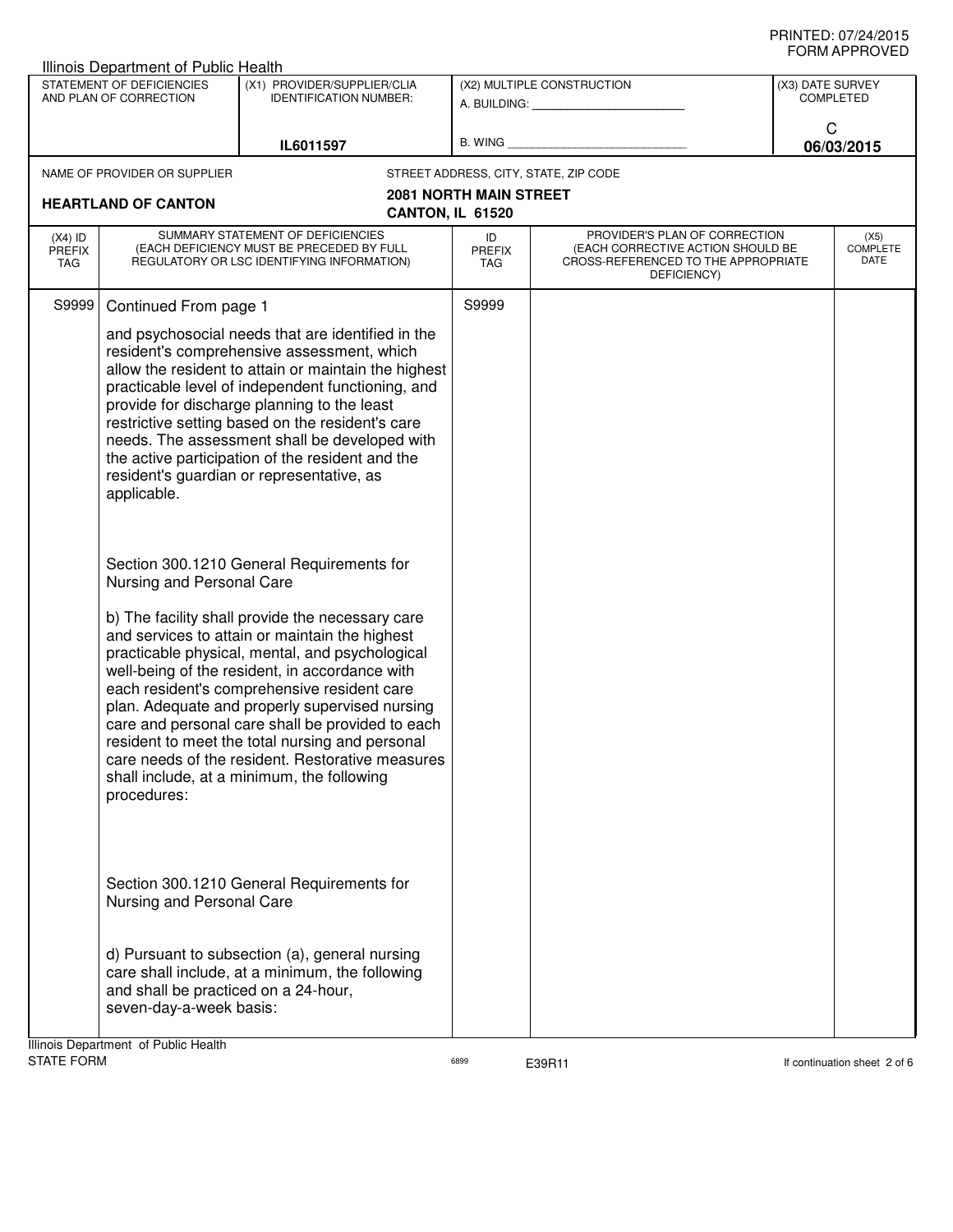| Illinois Department of Public Health                                                                                |                                      |                                                                                                                                                                                                                                                                                                                                                                                                                                   |                                                   |                                                                                                                          |                 | ᅴᄖᄞᇊᆝᆝᇅ៴ᄂ                |
|---------------------------------------------------------------------------------------------------------------------|--------------------------------------|-----------------------------------------------------------------------------------------------------------------------------------------------------------------------------------------------------------------------------------------------------------------------------------------------------------------------------------------------------------------------------------------------------------------------------------|---------------------------------------------------|--------------------------------------------------------------------------------------------------------------------------|-----------------|--------------------------|
| STATEMENT OF DEFICIENCIES<br>(X1) PROVIDER/SUPPLIER/CLIA<br>AND PLAN OF CORRECTION<br><b>IDENTIFICATION NUMBER:</b> |                                      | (X2) MULTIPLE CONSTRUCTION<br>A. BUILDING: <b>A. BUILDING:</b>                                                                                                                                                                                                                                                                                                                                                                    |                                                   | (X3) DATE SURVEY<br><b>COMPLETED</b>                                                                                     |                 |                          |
| IL6011597                                                                                                           |                                      |                                                                                                                                                                                                                                                                                                                                                                                                                                   | B. WING <b>Example 2008</b>                       |                                                                                                                          | C<br>06/03/2015 |                          |
|                                                                                                                     | NAME OF PROVIDER OR SUPPLIER         |                                                                                                                                                                                                                                                                                                                                                                                                                                   |                                                   | STREET ADDRESS, CITY, STATE, ZIP CODE                                                                                    |                 |                          |
|                                                                                                                     | <b>HEARTLAND OF CANTON</b>           |                                                                                                                                                                                                                                                                                                                                                                                                                                   | <b>2081 NORTH MAIN STREET</b><br>CANTON, IL 61520 |                                                                                                                          |                 |                          |
| $(X4)$ ID<br><b>PREFIX</b><br>TAG                                                                                   |                                      | SUMMARY STATEMENT OF DEFICIENCIES<br>(EACH DEFICIENCY MUST BE PRECEDED BY FULL<br>REGULATORY OR LSC IDENTIFYING INFORMATION)                                                                                                                                                                                                                                                                                                      | ID<br><b>PREFIX</b><br>TAG                        | PROVIDER'S PLAN OF CORRECTION<br>(EACH CORRECTIVE ACTION SHOULD BE<br>CROSS-REFERENCED TO THE APPROPRIATE<br>DEFICIENCY) |                 | (X5)<br>COMPLETE<br>DATE |
| S9999                                                                                                               | Continued From page 2                |                                                                                                                                                                                                                                                                                                                                                                                                                                   | S9999                                             |                                                                                                                          |                 |                          |
|                                                                                                                     | and assistance to prevent accidents. | 6) All necessary precautions shall be taken to<br>assure that the residents' environment remains<br>as free of accident hazards as possible. All<br>nursing personnel shall evaluate residents to see<br>that each resident receives adequate supervision                                                                                                                                                                         |                                                   |                                                                                                                          |                 |                          |
|                                                                                                                     | Section 300.3240 Abuse and Neglect   |                                                                                                                                                                                                                                                                                                                                                                                                                                   |                                                   |                                                                                                                          |                 |                          |
|                                                                                                                     | resident.                            | a) An owner, licensee, administrator, employee or<br>agent of a facility shall not abuse or neglect a                                                                                                                                                                                                                                                                                                                             |                                                   |                                                                                                                          |                 |                          |
|                                                                                                                     | by:                                  | These Regulations were not met as evidenced                                                                                                                                                                                                                                                                                                                                                                                       |                                                   |                                                                                                                          |                 |                          |
|                                                                                                                     | a Left Clavicle Fracture.            | Based on interview and record review, the facility<br>failed to implement a fall intervention by failing to<br>add an anti-rollback device to a wheelchair for<br>one of four residents (R4) reviewed for falls in the<br>sample of six. This failure resulted in R4 having<br>subsequent falls which resulted in R4 sustaining                                                                                                   |                                                   |                                                                                                                          |                 |                          |
|                                                                                                                     | Findings include:                    |                                                                                                                                                                                                                                                                                                                                                                                                                                   |                                                   |                                                                                                                          |                 |                          |
|                                                                                                                     |                                      | R4's Minimum Data Set (MDS) dated 5/14/15<br>documents that R4 has short and long term<br>memory problems and moderately impaired<br>decision making. The MDS documents that R4<br>requires extensive assistance with transfers and<br>ambulation. The MDS documents that R4's<br>balance is not steady when moving from a seated<br>to standing position and that R4 is only able to<br>stabilize with staff assistance. The MDS |                                                   |                                                                                                                          |                 |                          |

Illinois Department of Public Health<br>STATE FORM

assets of the E39R11 continuation sheet 3 of 6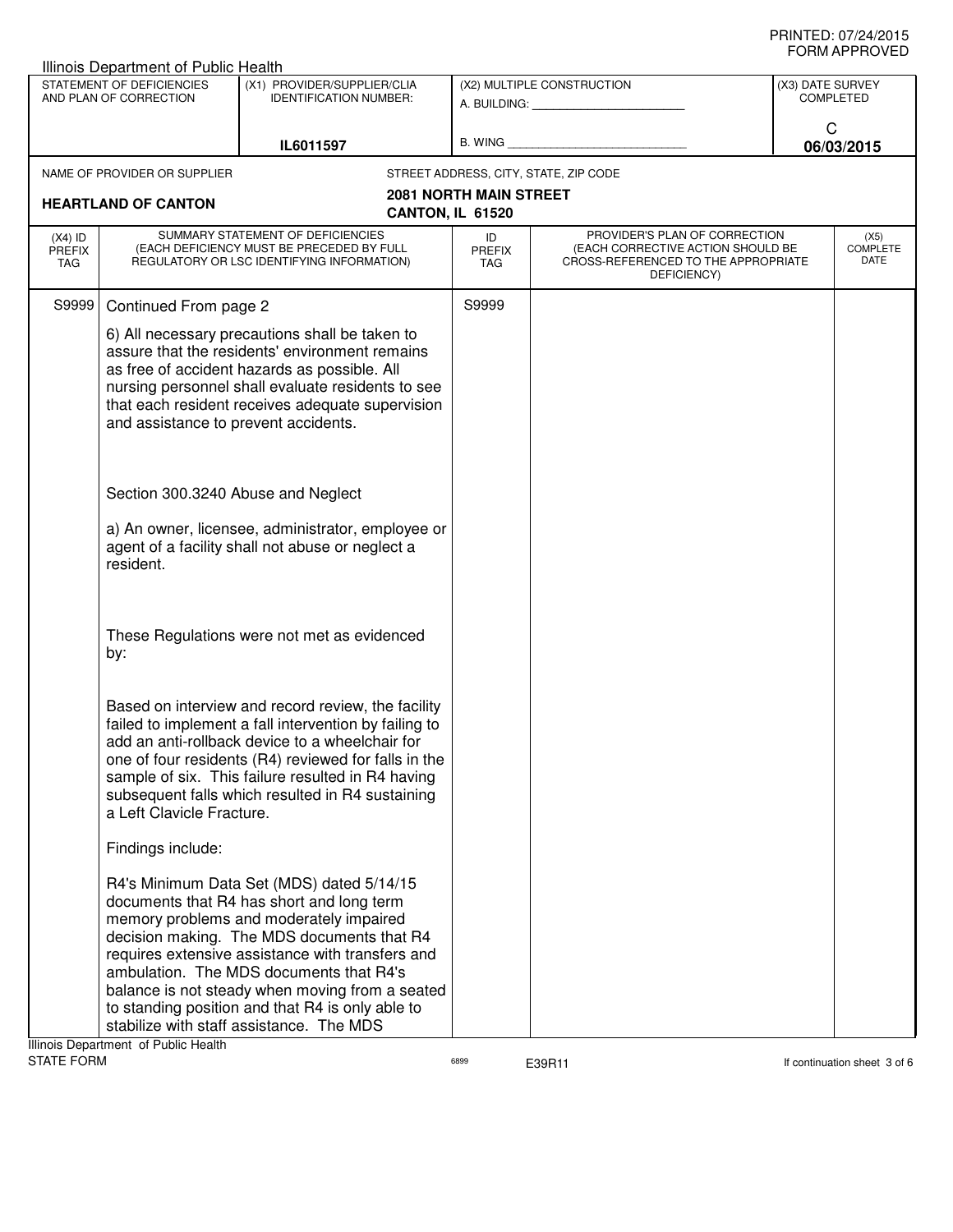| <b>Illinois Department of Public Health</b>                                                                                      |                                                           |                                                                                                                                                                                                                                                                                                                                                                                                                                                                                                                                                                                                                                                                                                                                                                                                                                                                                                                                                                                                                    |                                               |                                                                                                                          |                                                         |                                 |  |
|----------------------------------------------------------------------------------------------------------------------------------|-----------------------------------------------------------|--------------------------------------------------------------------------------------------------------------------------------------------------------------------------------------------------------------------------------------------------------------------------------------------------------------------------------------------------------------------------------------------------------------------------------------------------------------------------------------------------------------------------------------------------------------------------------------------------------------------------------------------------------------------------------------------------------------------------------------------------------------------------------------------------------------------------------------------------------------------------------------------------------------------------------------------------------------------------------------------------------------------|-----------------------------------------------|--------------------------------------------------------------------------------------------------------------------------|---------------------------------------------------------|---------------------------------|--|
| STATEMENT OF DEFICIENCIES<br>(X1) PROVIDER/SUPPLIER/CLIA<br>AND PLAN OF CORRECTION<br><b>IDENTIFICATION NUMBER:</b><br>IL6011597 |                                                           |                                                                                                                                                                                                                                                                                                                                                                                                                                                                                                                                                                                                                                                                                                                                                                                                                                                                                                                                                                                                                    | (X2) MULTIPLE CONSTRUCTION<br>A. BUILDING: A. |                                                                                                                          | (X3) DATE SURVEY<br><b>COMPLETED</b><br>C<br>06/03/2015 |                                 |  |
|                                                                                                                                  |                                                           | B. WING                                                                                                                                                                                                                                                                                                                                                                                                                                                                                                                                                                                                                                                                                                                                                                                                                                                                                                                                                                                                            |                                               |                                                                                                                          |                                                         |                                 |  |
|                                                                                                                                  | NAME OF PROVIDER OR SUPPLIER                              |                                                                                                                                                                                                                                                                                                                                                                                                                                                                                                                                                                                                                                                                                                                                                                                                                                                                                                                                                                                                                    |                                               | STREET ADDRESS, CITY, STATE, ZIP CODE                                                                                    |                                                         |                                 |  |
|                                                                                                                                  | <b>HEARTLAND OF CANTON</b>                                | CANTON, IL 61520                                                                                                                                                                                                                                                                                                                                                                                                                                                                                                                                                                                                                                                                                                                                                                                                                                                                                                                                                                                                   | <b>2081 NORTH MAIN STREET</b>                 |                                                                                                                          |                                                         |                                 |  |
| $(X4)$ ID<br><b>PREFIX</b><br>TAG                                                                                                |                                                           | SUMMARY STATEMENT OF DEFICIENCIES<br>(EACH DEFICIENCY MUST BE PRECEDED BY FULL<br>REGULATORY OR LSC IDENTIFYING INFORMATION)                                                                                                                                                                                                                                                                                                                                                                                                                                                                                                                                                                                                                                                                                                                                                                                                                                                                                       | ID<br><b>PREFIX</b><br>TAG                    | PROVIDER'S PLAN OF CORRECTION<br>(EACH CORRECTIVE ACTION SHOULD BE<br>CROSS-REFERENCED TO THE APPROPRIATE<br>DEFICIENCY) |                                                         | (X5)<br><b>COMPLETE</b><br>DATE |  |
| S9999                                                                                                                            | Continued From page 3                                     |                                                                                                                                                                                                                                                                                                                                                                                                                                                                                                                                                                                                                                                                                                                                                                                                                                                                                                                                                                                                                    | S9999                                         |                                                                                                                          |                                                         |                                 |  |
|                                                                                                                                  | (anti-rollback device) dated 5/12/15.<br>up off of floor. | documents that R4 uses a wheelchair and walker<br>for mobility. R4's Care Plan dated 5/02/15<br>documents that R4 is at risk for falls due to<br>impaired balance, poor coordination, unsteady<br>gait, and history of falls. The Care Plan<br>documents an intervention for anti-lock brakes<br>R4's Incident Report dated 5/12/15 documents<br>that at 4:45 PM, R4 was found on the floor in front<br>of the wheelchair. R4's wheelchair brakes were<br>not locked. The intervention documented to<br>prevent future falls was adding anti-lock brakes<br>(anti-rollback device) to the wheelchair.<br>R4's Incident Report dated 5/22/15 documents<br>that at 4:00 PM, R4 was "found on back in room<br>between wheelchair and recliner. Resident<br>attempted to transfer self to recliner without<br>assistance." R4's Incident Report dated 5/31/15<br>documents that at 3:43 PM, R4 was observed to<br>be sitting on the floor in front of the wheelchair<br>and that R4 was bending over to pick something |                                               |                                                                                                                          |                                                         |                                 |  |
|                                                                                                                                  | emergency room for an evaluation.                         | R4's Nursing Notes dated 6/1/15 at 8:03 AM<br>document that R4 was complaining of pain to the<br>left side of chest and was using accessory<br>muscles to breath. R4 was sent to the                                                                                                                                                                                                                                                                                                                                                                                                                                                                                                                                                                                                                                                                                                                                                                                                                               |                                               |                                                                                                                          |                                                         |                                 |  |
|                                                                                                                                  | clavicle fracture.                                        | R4's Radiology Report dated 6/1/15 documents<br>that R4 had a recent fall and that R4 has left<br>anterior chest pain and bruising. The Report<br>documents that R4 has an acute medial left                                                                                                                                                                                                                                                                                                                                                                                                                                                                                                                                                                                                                                                                                                                                                                                                                       |                                               |                                                                                                                          |                                                         |                                 |  |
|                                                                                                                                  | Illinois Department of Public Health                      | On 6/2/15 at 3:41 PM, Z1 (R4's Primary Care<br>Physician) stated that the fracture to the left<br>clavicle is consistent with R4 falling from the                                                                                                                                                                                                                                                                                                                                                                                                                                                                                                                                                                                                                                                                                                                                                                                                                                                                  |                                               |                                                                                                                          |                                                         |                                 |  |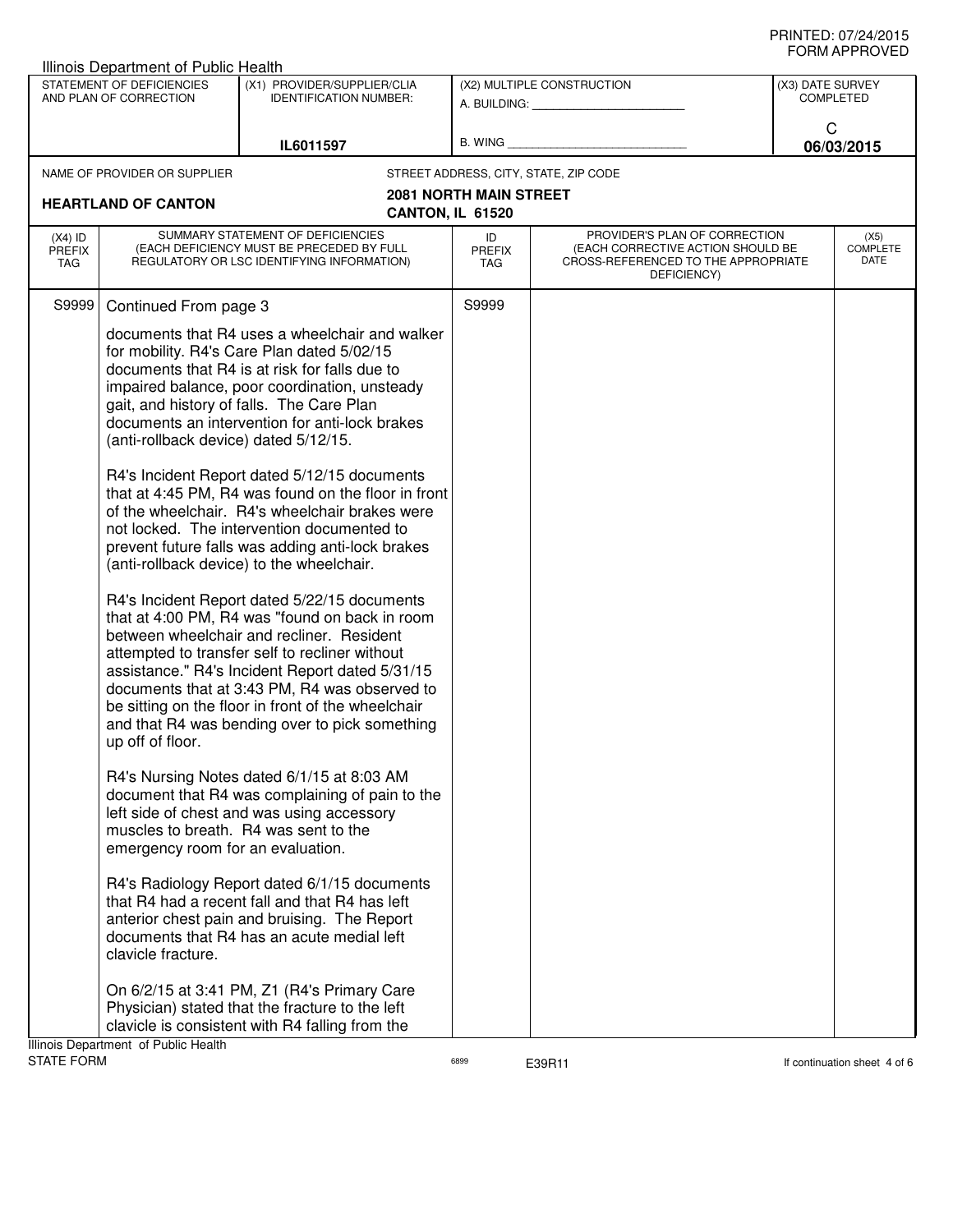| Illinois Department of Public Health                                                                                |                                                                                                                                                                                                                                                                                                                                                                                                                                                                                                                                                                                                                                                                                                                                                                                                                                                                                                                                                                                                                                                                                                                    |                                                                                                                                                                                                                                                                                                                                                                                                                                                                                                                                                                         |                               |                                                                                                                          | ᅴᄖᄞᇊᆝᆝᇅ៴ᄂ                |
|---------------------------------------------------------------------------------------------------------------------|--------------------------------------------------------------------------------------------------------------------------------------------------------------------------------------------------------------------------------------------------------------------------------------------------------------------------------------------------------------------------------------------------------------------------------------------------------------------------------------------------------------------------------------------------------------------------------------------------------------------------------------------------------------------------------------------------------------------------------------------------------------------------------------------------------------------------------------------------------------------------------------------------------------------------------------------------------------------------------------------------------------------------------------------------------------------------------------------------------------------|-------------------------------------------------------------------------------------------------------------------------------------------------------------------------------------------------------------------------------------------------------------------------------------------------------------------------------------------------------------------------------------------------------------------------------------------------------------------------------------------------------------------------------------------------------------------------|-------------------------------|--------------------------------------------------------------------------------------------------------------------------|--------------------------|
| STATEMENT OF DEFICIENCIES<br>(X1) PROVIDER/SUPPLIER/CLIA<br>AND PLAN OF CORRECTION<br><b>IDENTIFICATION NUMBER:</b> |                                                                                                                                                                                                                                                                                                                                                                                                                                                                                                                                                                                                                                                                                                                                                                                                                                                                                                                                                                                                                                                                                                                    | (X2) MULTIPLE CONSTRUCTION<br>A. BUILDING: A. BUILDING:                                                                                                                                                                                                                                                                                                                                                                                                                                                                                                                 |                               | (X3) DATE SURVEY<br><b>COMPLETED</b>                                                                                     |                          |
|                                                                                                                     |                                                                                                                                                                                                                                                                                                                                                                                                                                                                                                                                                                                                                                                                                                                                                                                                                                                                                                                                                                                                                                                                                                                    | IL6011597                                                                                                                                                                                                                                                                                                                                                                                                                                                                                                                                                               | B. WING                       |                                                                                                                          | C<br>06/03/2015          |
|                                                                                                                     | NAME OF PROVIDER OR SUPPLIER                                                                                                                                                                                                                                                                                                                                                                                                                                                                                                                                                                                                                                                                                                                                                                                                                                                                                                                                                                                                                                                                                       |                                                                                                                                                                                                                                                                                                                                                                                                                                                                                                                                                                         |                               | STREET ADDRESS, CITY, STATE, ZIP CODE                                                                                    |                          |
|                                                                                                                     | <b>HEARTLAND OF CANTON</b>                                                                                                                                                                                                                                                                                                                                                                                                                                                                                                                                                                                                                                                                                                                                                                                                                                                                                                                                                                                                                                                                                         | CANTON, IL 61520                                                                                                                                                                                                                                                                                                                                                                                                                                                                                                                                                        | <b>2081 NORTH MAIN STREET</b> |                                                                                                                          |                          |
| $(X4)$ ID<br><b>PREFIX</b><br>TAG                                                                                   |                                                                                                                                                                                                                                                                                                                                                                                                                                                                                                                                                                                                                                                                                                                                                                                                                                                                                                                                                                                                                                                                                                                    | SUMMARY STATEMENT OF DEFICIENCIES<br>(EACH DEFICIENCY MUST BE PRECEDED BY FULL<br>REGULATORY OR LSC IDENTIFYING INFORMATION)                                                                                                                                                                                                                                                                                                                                                                                                                                            | ID<br><b>PREFIX</b><br>TAG    | PROVIDER'S PLAN OF CORRECTION<br>(EACH CORRECTIVE ACTION SHOULD BE<br>CROSS-REFERENCED TO THE APPROPRIATE<br>DEFICIENCY) | (X5)<br>COMPLETE<br>DATE |
| S9999                                                                                                               | Continued From page 4                                                                                                                                                                                                                                                                                                                                                                                                                                                                                                                                                                                                                                                                                                                                                                                                                                                                                                                                                                                                                                                                                              |                                                                                                                                                                                                                                                                                                                                                                                                                                                                                                                                                                         | S9999                         |                                                                                                                          |                          |
|                                                                                                                     | wheelchair on 5/31/15.                                                                                                                                                                                                                                                                                                                                                                                                                                                                                                                                                                                                                                                                                                                                                                                                                                                                                                                                                                                                                                                                                             |                                                                                                                                                                                                                                                                                                                                                                                                                                                                                                                                                                         |                               |                                                                                                                          |                          |
|                                                                                                                     | put on R4's wheelchair.<br>On 6/2/15 at 12:00 PM, Z2 (Customer                                                                                                                                                                                                                                                                                                                                                                                                                                                                                                                                                                                                                                                                                                                                                                                                                                                                                                                                                                                                                                                     | On 6/2/15 at 11:20 AM, E3 (Maintenance<br>Supervisor) stated that there was a request for an<br>anti-rollback device to be put onto R4's chair. E3<br>stated that the device was ordered and that it had<br>been delivered to the facility on 5/29/15. E3<br>stated that the anti-rollback device has not been<br>Representative of the company who sold the<br>Anti-rollback Device) stated that the Anti-rollback<br>device was ordered by the facility on 5/20/15.<br>The Packing List dated 5/21/15 show that the<br>anti-rollback device was packed and shipped on |                               |                                                                                                                          |                          |
| Ilinois Department of Public Hoolth                                                                                 | $5/21/15$ .<br>On 6/2/15 at 11:45 AM, E4 (Director of Care<br>Delivery) stated that on 5/12/15, E3 was told to<br>put the anti-rollback device onto R4's wheelchair.<br>E4 stated that E4 would expect that the device be<br>placed by the next day or when available. E4<br>stated that E3 had said the anti-rollback device<br>had to be ordered. E4 stated that there was not a<br>new fall related intervention documented for R4<br>until the anti-rollback device was available but E4<br>would have wanted staff to keep R4 in direct sight<br>until the anti-rollback device was added to the<br>wheelchair. E4 stated R4 is impulsive and that<br>R4 would not lock the wheelchair and that is the<br>reason the anti-rollback was recommended.<br>On 6/2/15 at 12:30 PM, E5 (Physical Therapist)<br>stated that R4 has poor safety awareness and<br>that posture is poor when standing. E5 stated<br>that when standing up from the wheelchair and<br>when sitting down into the wheelchair that R4<br>would not place hands in the appropriate place.<br>E5 stated that R4 would not reach back to grab |                                                                                                                                                                                                                                                                                                                                                                                                                                                                                                                                                                         |                               |                                                                                                                          |                          |